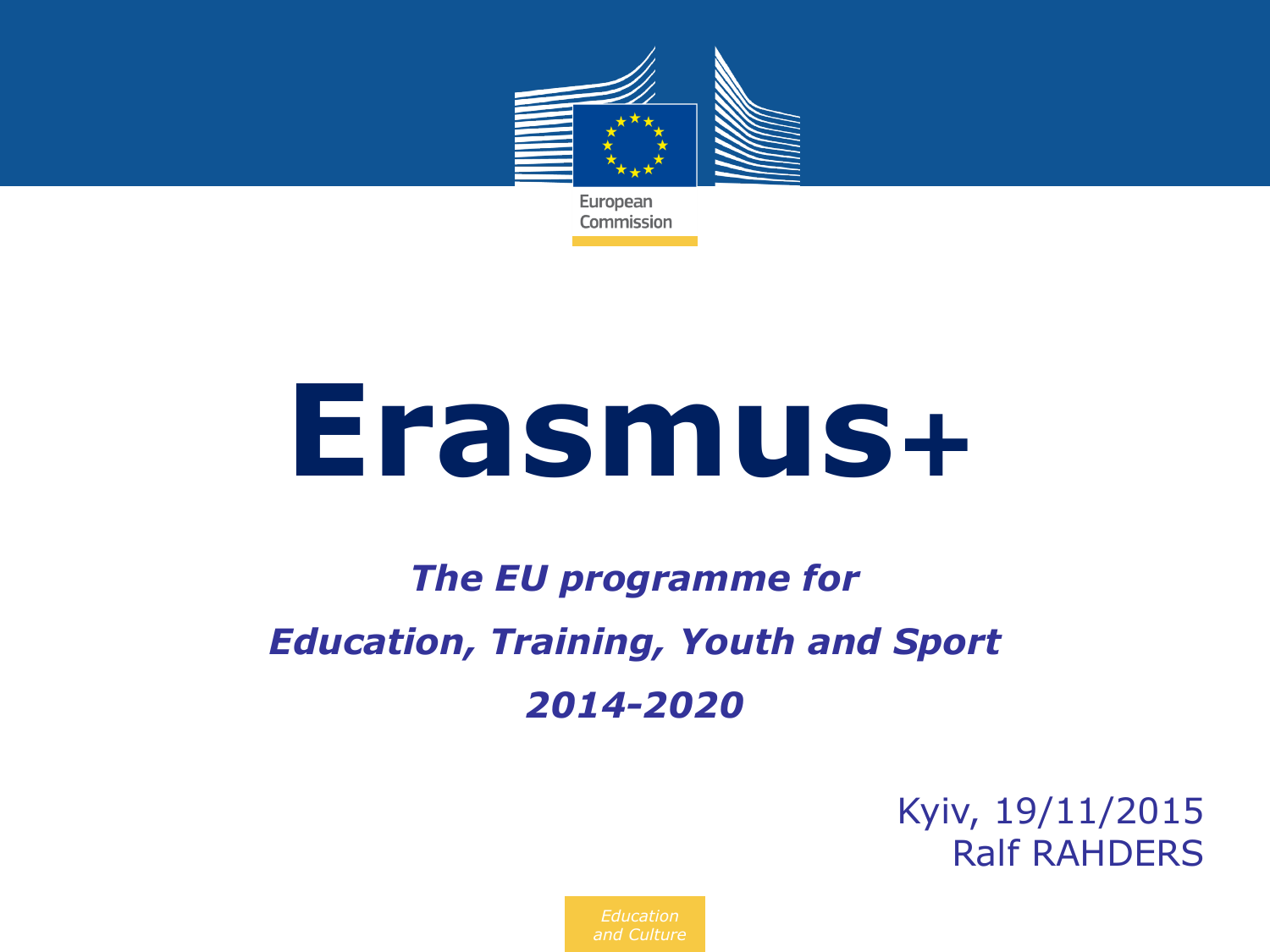

# **Erasmus+: Why a new approach?**

- **Education, training and youth: a changing landscape**
	- **Deep economic crisis and high youth unemployment**
	- **Vacancies exist, but skills gaps and low employability of graduates**
	- **Growing requirement for high skilled jobs**
	- **A global competition for talent: internationalisation of education**
	- **Extraordinary broadening of learning offer and potential of ICT**
	- **Complementarity between formal, informal and non formal learning**
	- **Need for closer links with world of work**
	- **=> New approach necessary**

*Education*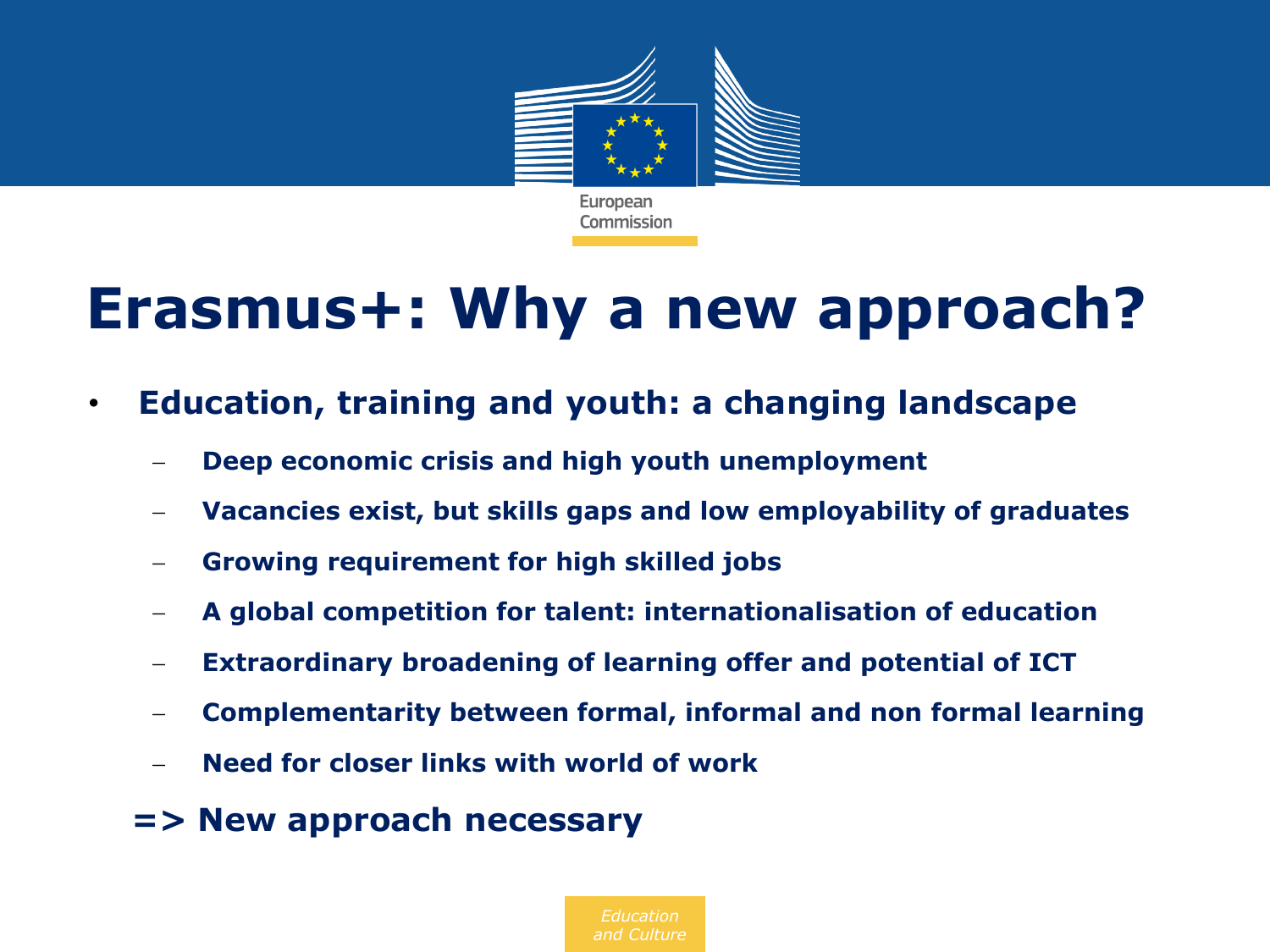

# **Link to policy objectives**

### • **Europe 2020 targets:**

- Raising higher education attainment from 32% to 40%
- Reducing the share of early school leavers from 14% to less than 10%
- **ET 2020 strategy**
- **The renewed framework for European cooperation in the youth field (2010-2018)**
- **The European dimension in Sport / The EU Work Plan on Sport**
- **The strong international dimension, particularly as regards higher education and youth**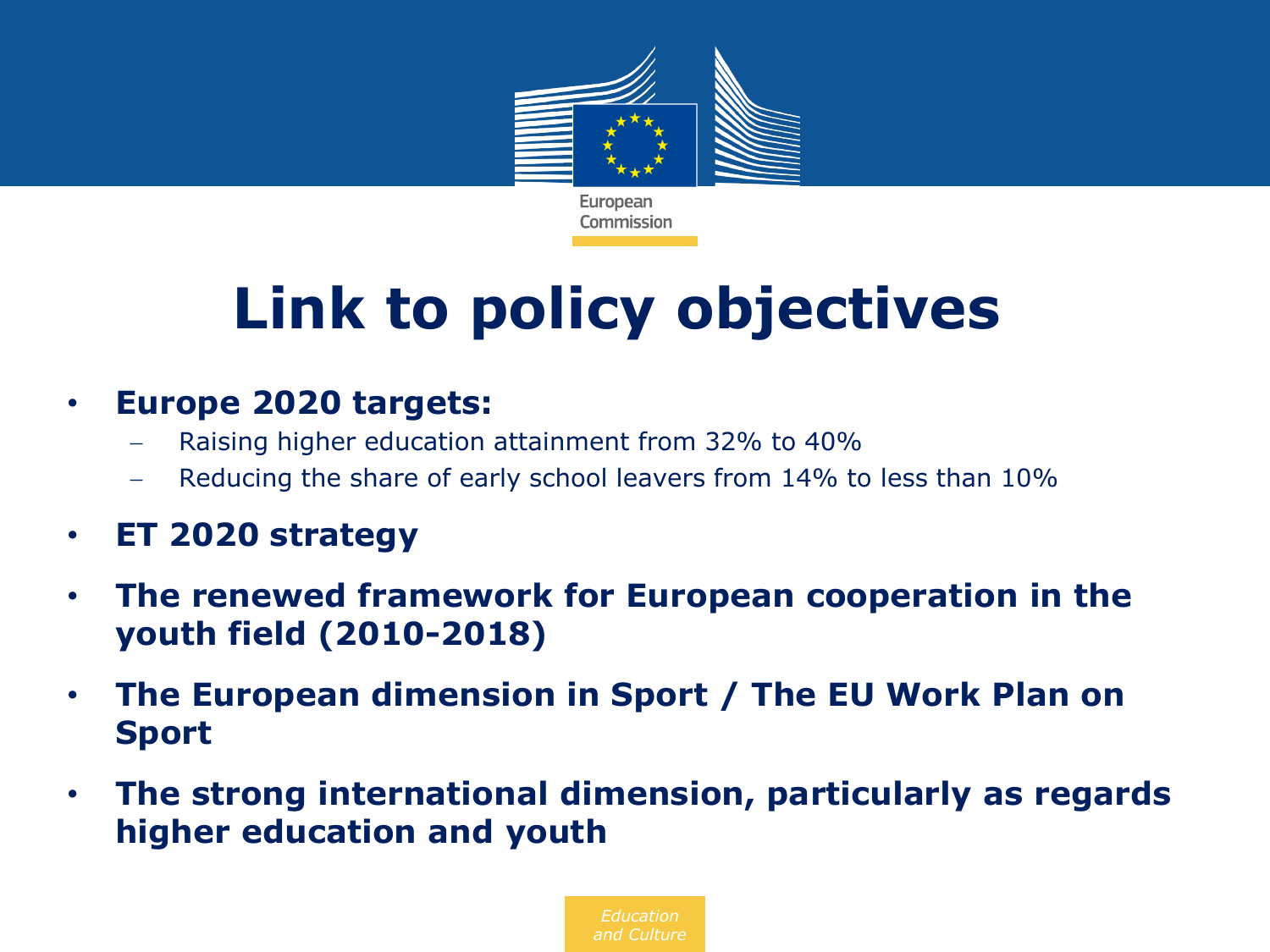

# **What's new (1)?**

- **A single Integrated Programme**
	- **Covering all education, training and youth sectors in a holistic manner, and adding sport**
	- **Bringing 7 existing programmes into a single coherent framework**
	- **Seeking to achieve greater systemic impact**

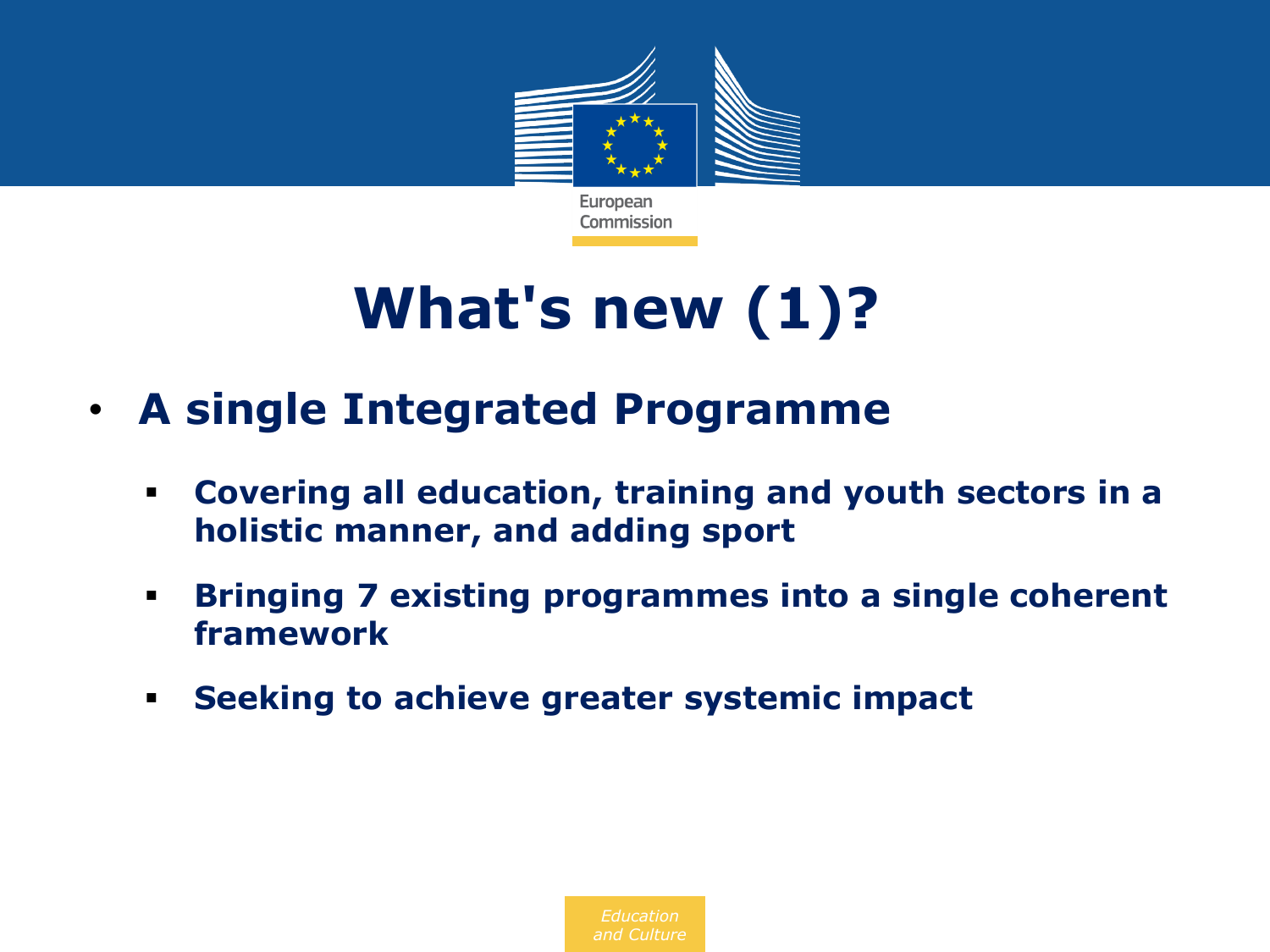

# **What's new? (2)**

Commission

## • **Substantial simplications**

- Fewer calls and large reduction in number of actions
- More user friendly programme, easier to navigate round
- Simplified financial managment: greater use of unit costs

## • **A substantial budget increase**

- 40% increase, benefiting all sectors
- Additional funding from external action instruments to support international dimension of higher education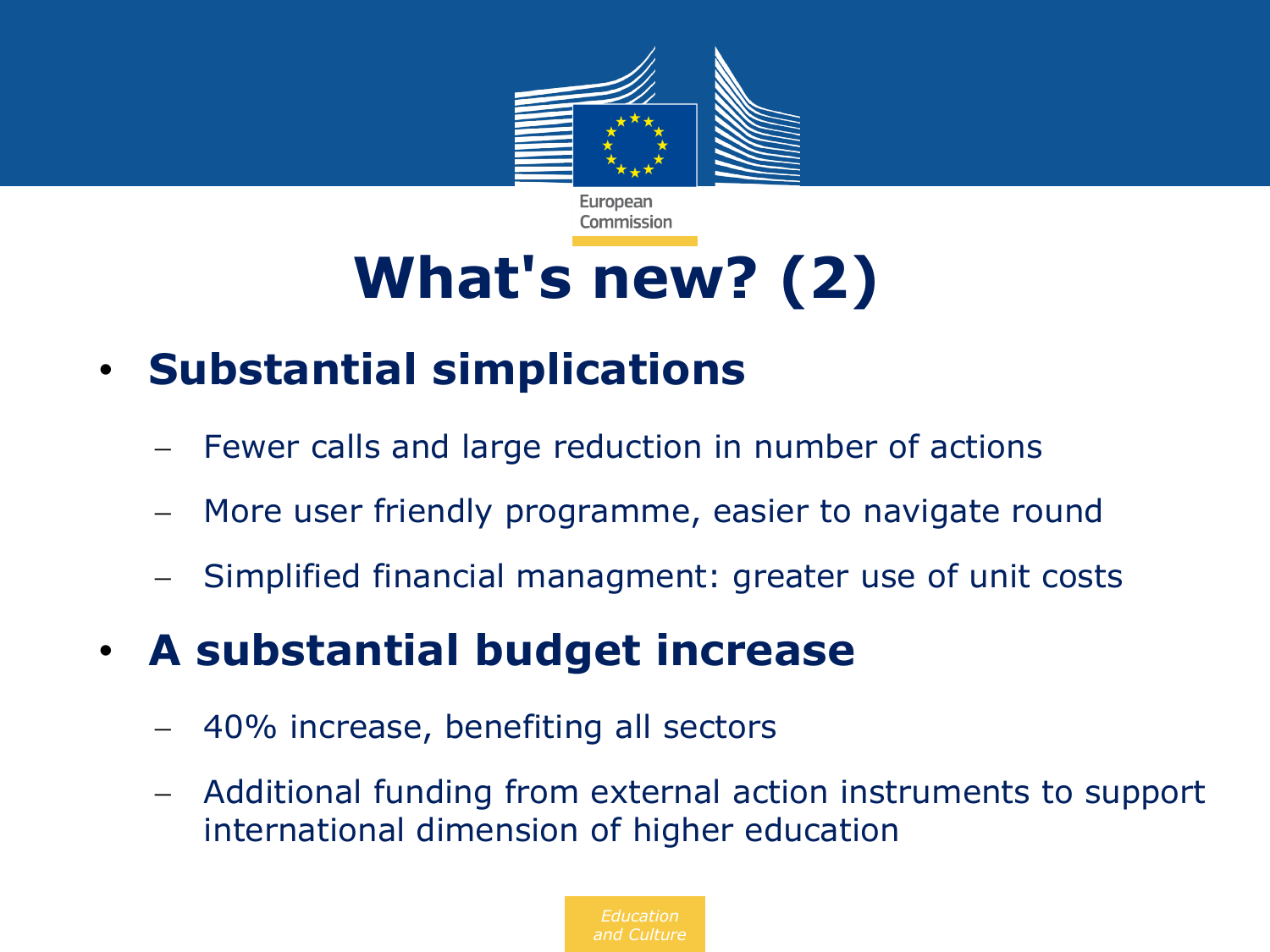

## **Erasmus+**

### Current Programmes **Current Programmes One integrated Programme**

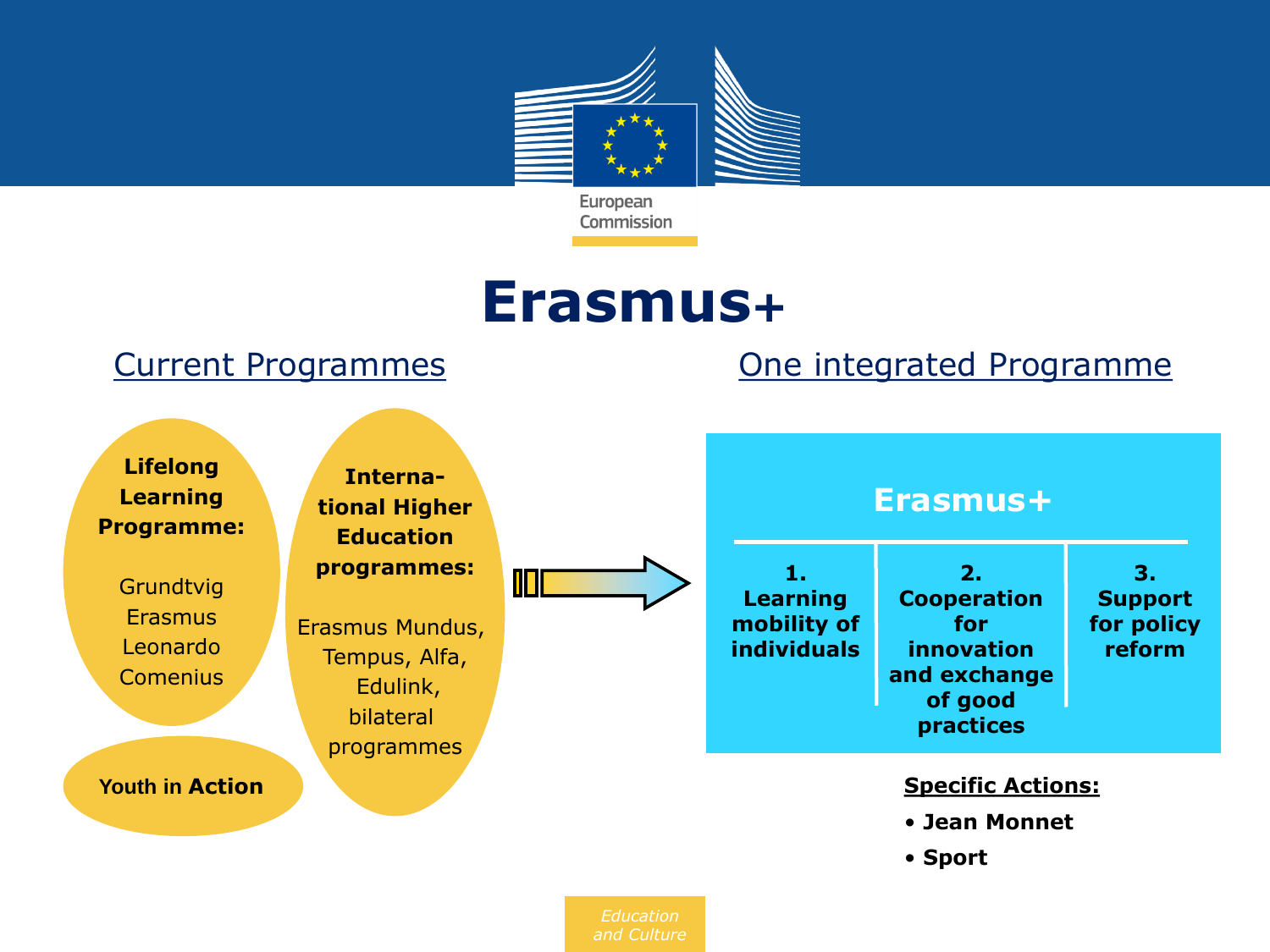

Commission

## **Three main types of Key Actions**

### **Learning mobility of individuals (KA1)**

- **■** Staff mobility, in particular for teachers, lecturers, school leaders and youth workers
- Mobility for higher education students, vocational education and training students
- Student loan quarantee
- **⊃ Joint Master degrees**
- Mobility for higher education for EU and non-EU beneficiaries
- Volunteering and youth exchanges

### **Cooperation for innovation and exchange of good practices (KA2)**

- **Strategic partnerships** between education/training or youth organisations and other relevant actors
- **Carge scale partnerships** between education and training establishments and business: **Knowledge Alliances & Sector Skills alliances**
- **D** IT-Platforms including e-Twinning, Epale
- Capacity Building Higher Education

### **Support for policy reform (KA3)**

- **⊃Open method of Coordination**
- $\supset$ Prospective initiatives
- **⊃EU recognition tools**
- Dissemination & exploitation
- **→** Policy dialogue with stakeholders, third countries and international organisations

*Education and Culture*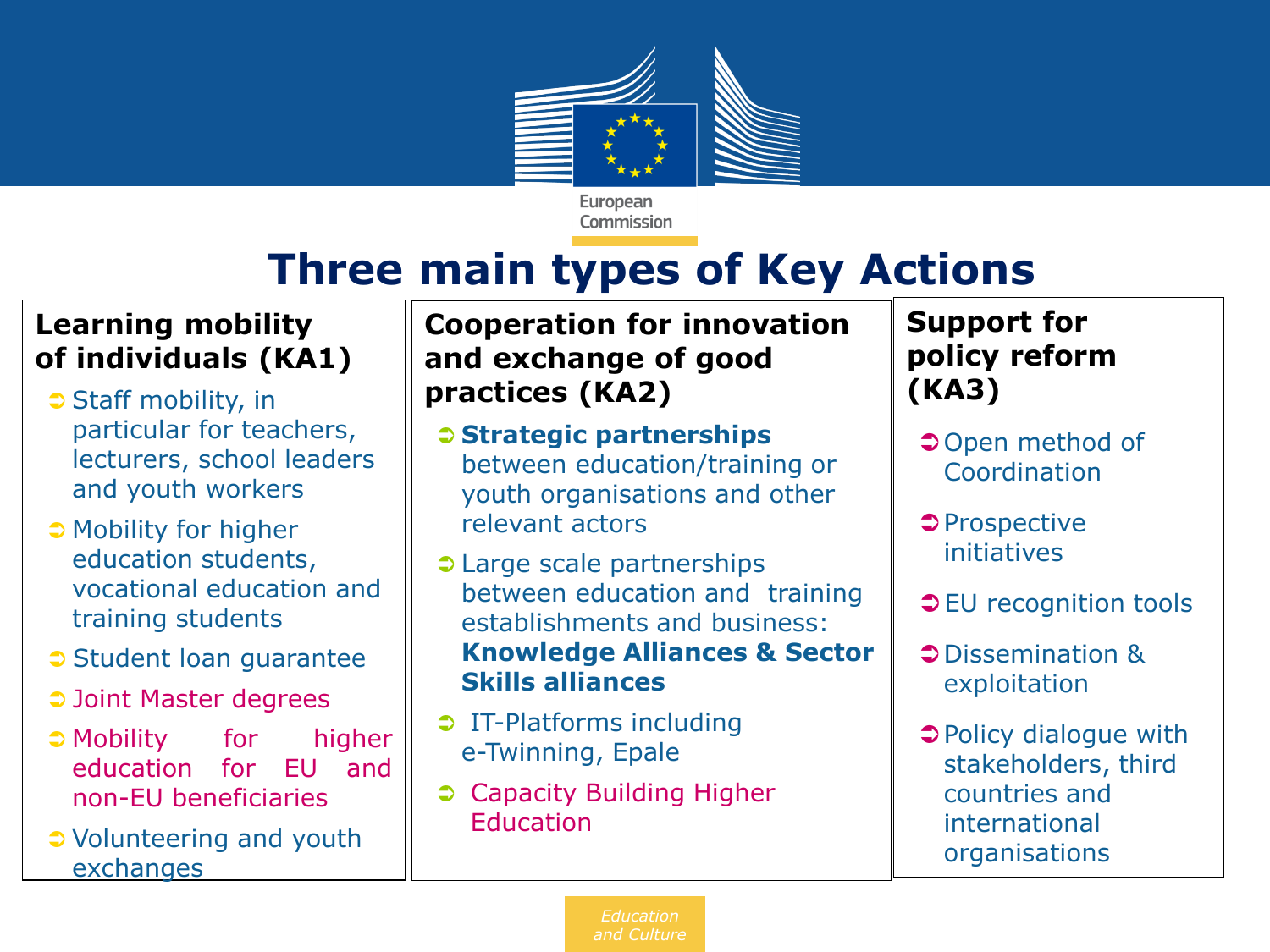

# **Budget allocation 2014-2020**

- 16,5 billion euro
- Increase of 40% in comparison with the previous LLP Programme
- 5 million people affected

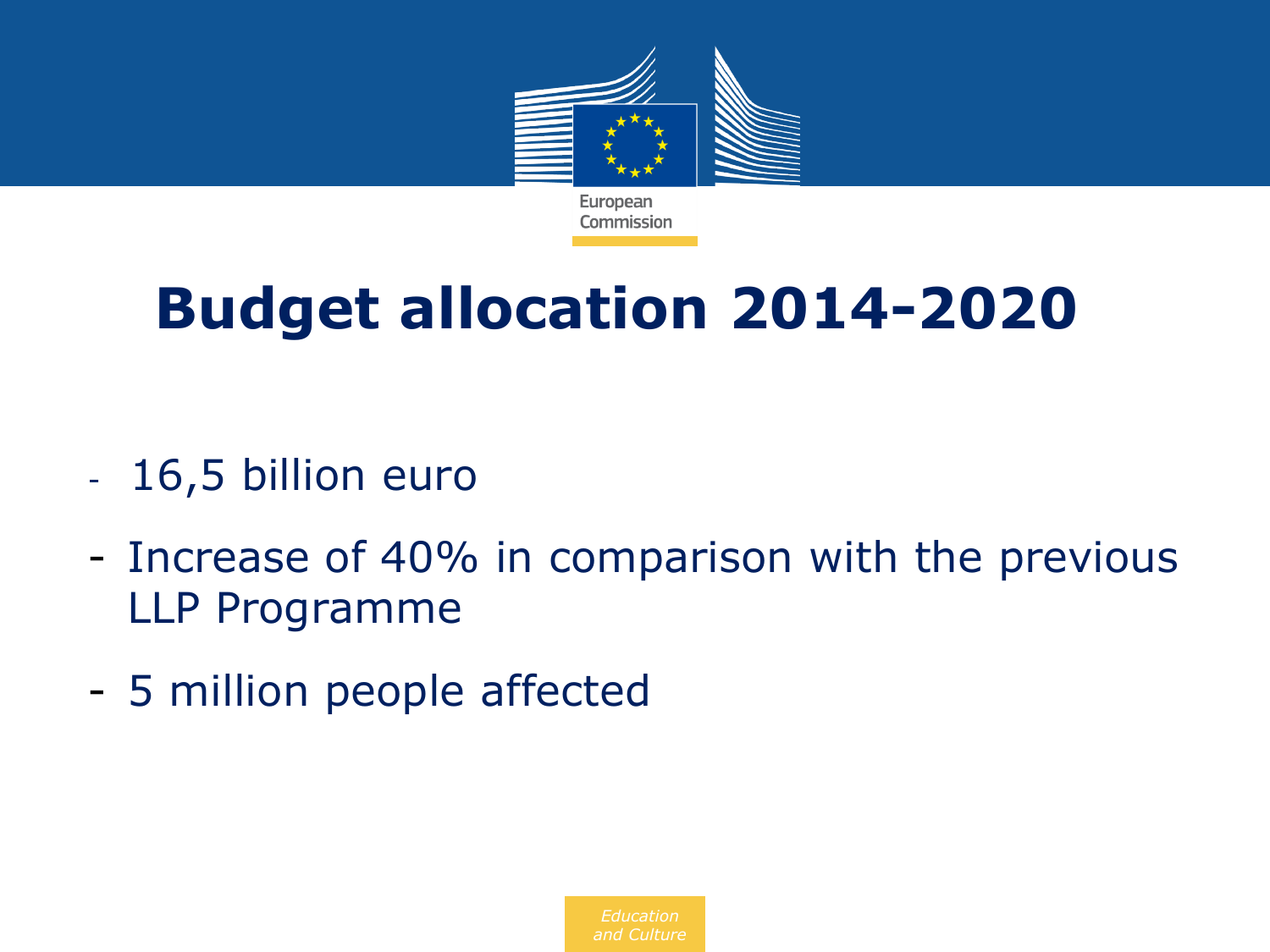

# **International dimensions – Actions**

**A total of 17% of the total budget goes to the international dimension :** 

- **Credit Mobility between Programme and Partner Countries**
- **Joint Master Degrees (Erasmus Mundus)**
- **Capacity Building for cooperaton and internationalisation of Higher Edcuation**
- **Jean Monnet activities**

*Education*